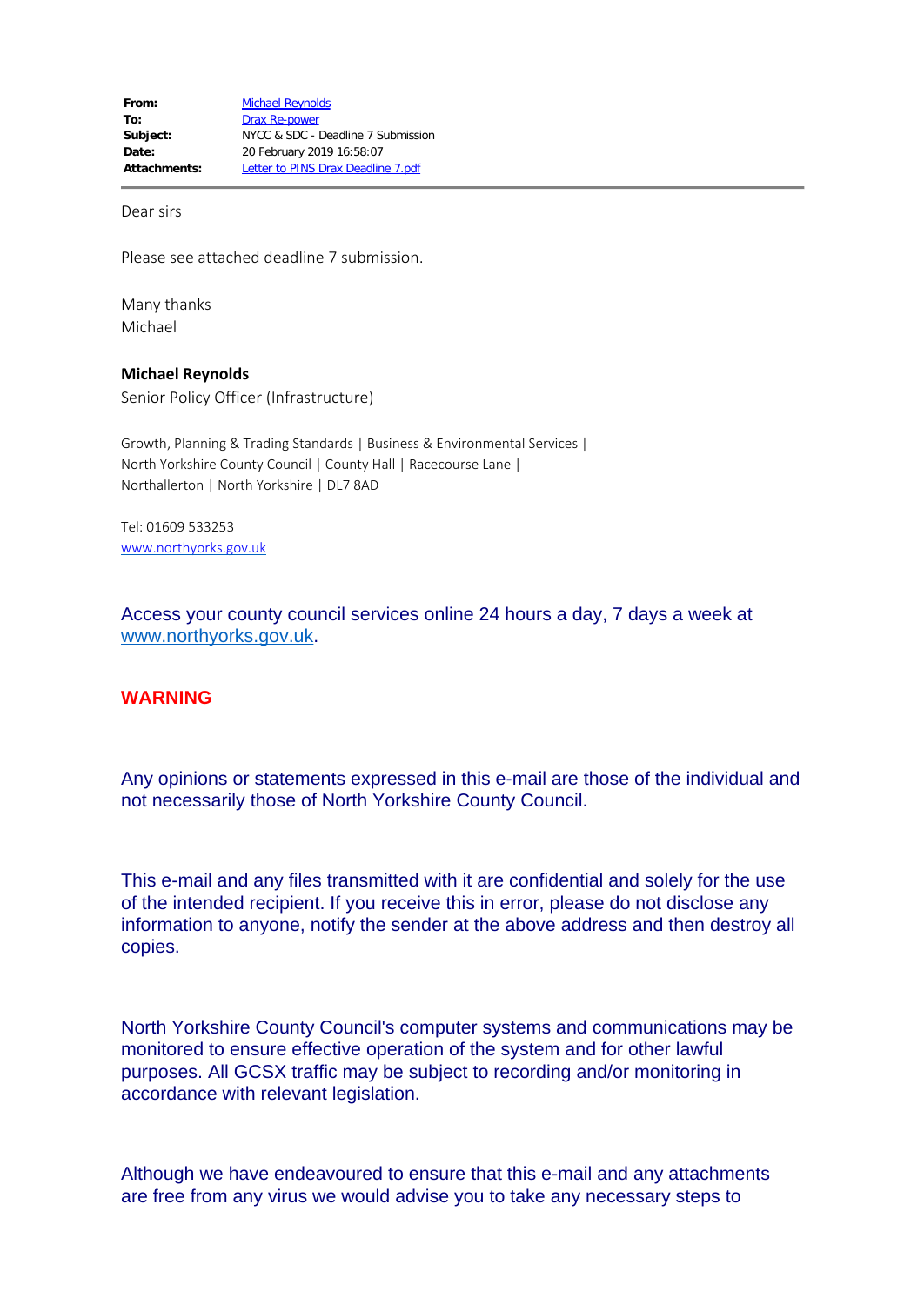ensure that they are actually virus free.

If you receive an automatic response stating that the recipient is away from the office and you wish to request information under either the Freedom of Information Act, the Data Protection Act or the Environmental Information Regulations please forward your request by e-mail to the Information Governance Team ([infogov@northyorks.gov.uk\)](mailto:infogov@northyorks.gov.uk) who will process your request.

\_\_\_\_\_\_\_\_\_\_\_\_\_\_\_\_\_\_\_\_\_\_\_\_\_\_\_\_\_\_\_\_\_\_\_\_\_\_\_\_\_\_\_\_\_\_\_\_\_\_\_\_\_\_\_\_\_\_\_\_\_\_\_\_\_\_\_\_\_\_

\_\_\_\_\_\_\_\_\_\_\_\_\_\_\_\_\_\_\_\_\_\_\_\_\_\_\_\_\_\_\_\_\_\_\_\_\_\_\_\_\_\_\_\_\_\_\_\_\_\_\_\_\_\_\_\_\_\_\_\_\_\_\_\_\_\_\_\_\_\_

North Yorkshire County Council.

This email has been scanned by the Symantec Email Security.cloud service. For more information please visit http://www.symanteccloud.com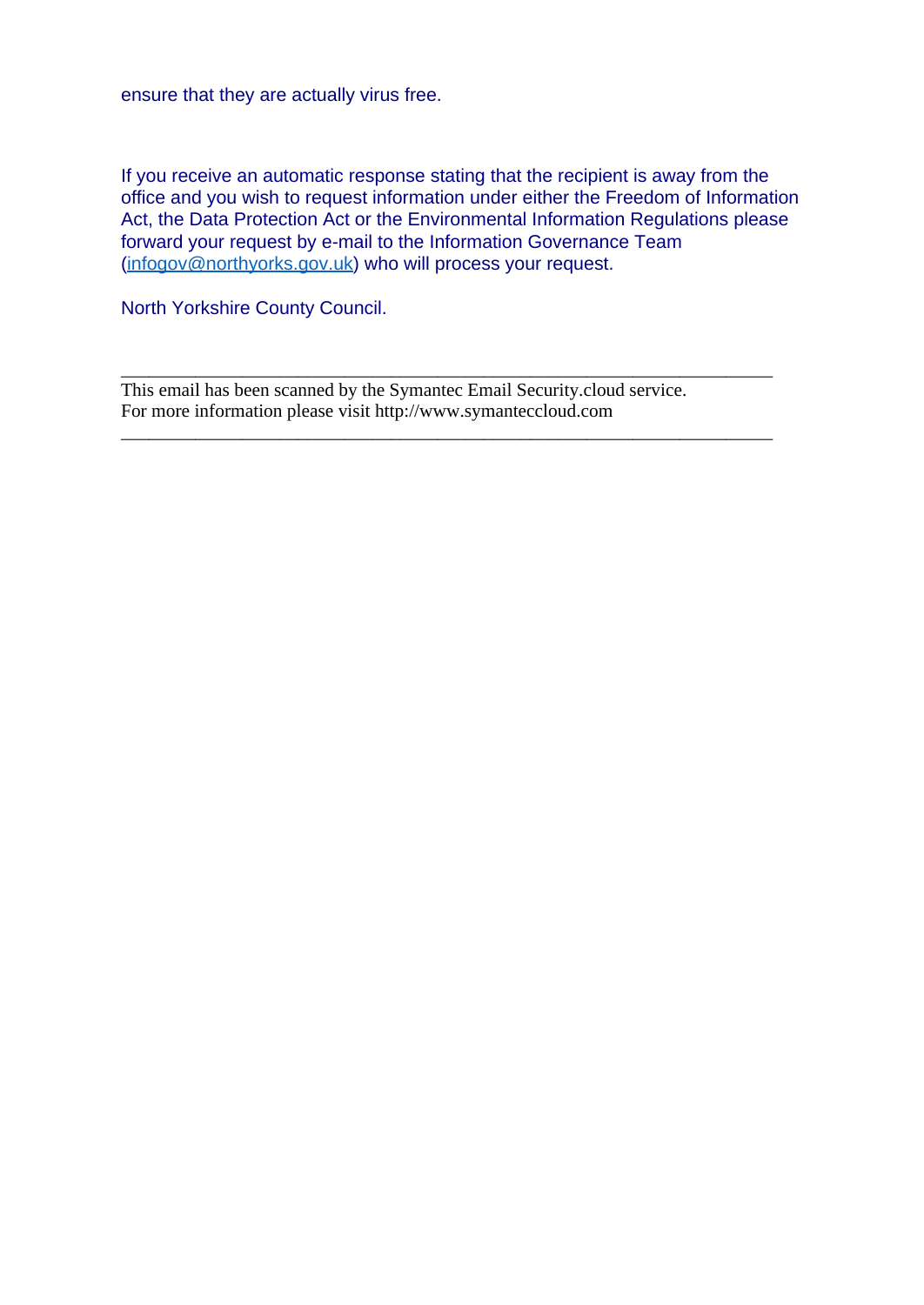

Planning Inspectorate

By email to: DraxRe-power@pins.gsi.gov.uk

**Our Ref: Michael Reynolds PINS Ref: EN010091**

Michael Reynolds Business and Environmental Services East Block County Hall Racecourse Lane Northallerton DL7 8AD

**Tel:** 01609 523253

**Date:** 20 February 2019

**Email:** michael.reynolds@northyorks.gov.uk

Dear Sirs

**The Drax Re-Power Project Deadline 7 Response to Deadline 6 Submissions**

This response has been prepared by the Authorities in response to "Applicant's Response to Offsite Mitigation Strategy Submitted by the Local Authorities" submitted by the Applicant for Deadline 6 (Examination Library Reference 8.4.11).

The Local Authorities disagree with several points made in the Applicant's Response. In particular relating to the appropriateness of the Applicant's mitigation, and the interpretation of 'mitigation, and 'enhancement'.

## **The Appropriateness of the Applicant's Mitigation**

The Applicant has now submitted further mitigation proposals on the Bingley Land and is proposing to re-surface part of the Trans-Pennine Trail. While these proposals are welcome, they are clearly not enough or proportionate to the scale of the development and its impact.

The Applicant's assessment of impacts of the proposed development is not disputed. A substantial quantity of likely adverse landscape and visual effects have been identified (moderate to major, negative, direct, permanent, long term) with almost no effective mitigation proposed (ES 18 – Summary of Significant Effects Table 18.6 and Table 18.6).

The Applicant has put forward the position that there is no off-site mitigation that could make a difference to the effects identified in the LVIA . The Authorities Disagree.